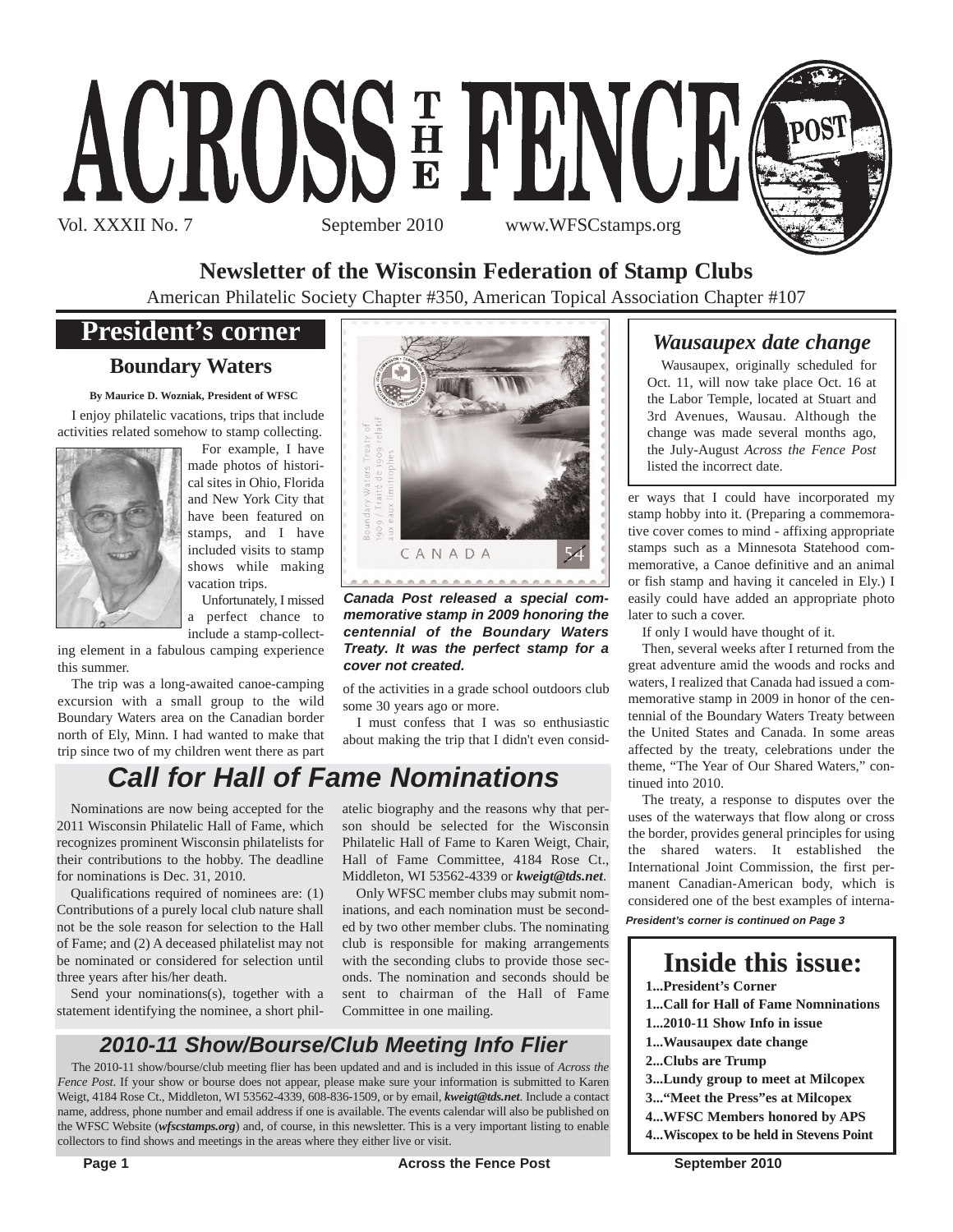## **Clubs are Trump**

**By Maurice D. Wozniak, President of WFSC**

Typically, stamp clubs skew toward the "senior" side of the age spectrum, but some of those in the Wisconsin Federation of Stamp Clubs actively promote the hobby of philately with young people. The activity takes different forms, but it's aimed at planting a seed in young minds that collecting stamps can be fun and satisfying.

Most youngsters won't be lifelong collectors; most of us oldsters weren't either. But somewhere in middle age, when today's kids are thinking about a hobby to while away their time, they may recall their happy times with stamps, and their renewed involvement will keep the hobby going.

Here are some examples of youth-related

## *Across the Fence Post* **Ad Rates (revised 1/06)**

| <b>Type Size</b>                                    | Commercial<br>Rate | Club<br>Rate |
|-----------------------------------------------------|--------------------|--------------|
| A Full page $(7\frac{1}{4}x(9\frac{1}{2}y))$        | \$42.00            | \$33.75      |
| B Half page $(7\frac{1}{4} \times 4\frac{3}{4})$    | \$26.25            | \$21.00      |
| C Large $\frac{1}{4}$ page $(4 \frac{3}{4} x)$ (5") | \$20.50            | \$16.50      |
| D Medium $\frac{1}{4}$ page                         | \$14.75            | \$11.75      |
| $(4\frac{3}{4}$ " x 3 $\frac{3}{4}$ ")              |                    |              |
| E $1/8$ page $(2\frac{1}{4}$ " x $3\frac{3}{4}$ ")  | \$7.50             | \$6.00       |
| F Econo Ad $(2\frac{1}{4}$ " x $2\frac{3}{4}$ ")    | \$3.75             | \$3.00       |
| G Reduced Business Card                             | \$2.75             | \$2.25       |
| $(2\frac{1}{4}$ " x $1\frac{1}{4}$ ")               |                    |              |
| H Back page $(7\frac{1}{4}$ " x 9 $\frac{1}{2}$ ")  | \$57.75            | N/A          |
|                                                     |                    |              |

*Please make checks payable to :W.F.S.C.*

### efforts, as plucked from recent club newsletters:

**American Topical Association Chapter #5**, Waukesha, has a regular meeting of young collectors in the 45 minutes before its regular 7 p.m. meeting. A recent youth program, "It's in the Mail," explored a month's-worth of envelopes from a local business. The youth were challenged to examine common mail for meter markings, auxiliary markings, computer vended postage, corner cards, plate number singles, spray-on cancels, and other things. Finally, covers were mounted on pages to complete the activity.

A member of the **Kettle Moraine Coin & Stamp Club**, West Bend, helped to give boys at the 100th anniversary of the Boy Scouts Jamboree a chance to work on the Stamp Collecting Merit Badge. He appealed to the club for help gathering stamps to use.

The **Northwoods Philatelic Society** (Iron Mountain, Mich.) bulletin reported public interest in the club's Stamp Camp for Kids, which is held in odd-numbered years. The next one will be in January 2011.

The **Wauwatosa Philatelic Society** sponsored a similar Stamp Workshop at the local children's library.

**\*\*\***

#### **Program ideas**

Here are some presentations made by members of the **ATA Chapter # 5**:

"American Jewish History Through Postage Stamps," with related material from other members' collections.

Examples of cartoons on United States and

worldwide stamps, from members' collections.

William Mulready's envelopes and letter sheets introduced in Great Britain in 1840 – and other philatelic material that depicts the design.

A presentation on "Smokey the Bear," along with a "Smokey" show-and-tell.

### **\*\*\***

## **What others are doing**

**Badger Stamp Club**, Madison, re-elected its slate of officers: Pete Smith, president; Bert Hart, vice president; Karen Weigt, secretary; and Curt Shawkey, treasurer.

In a special election, the **Milwaukee Philatelic Society** chose Greg Bokelman as treasurer to replace an officer who moved out of the area.

Larry Glenzer was chosen as interim treasurer of the **Central Wisconsin Stamp Club**, Stevens Point and Wisconsin Rapids, following the death of the club's treasurer.

#### **\*\*\***

*Information for "Clubs Are Trump" is gathered from club newsletters. Please send newsletters to Maurice D. Wozniak, 1010 Berlin St., Waupaca WI 54981.*

> *Share your interests with fellow Wisconsin collectors Write about a favorite item for the next* **ATFP***!*

# **Wisconsin Federation of Stamp Clubs officers** *Across the Fence Post* is the official publication of stamp Clubs, Inc., a

#### PRESIDENT Maurice D. Wozniak

1010 Berlin St. Waupaca WI 54981 715-258-2025 mwoz@live.com

#### VICE PRESIDENT Jim Stollenwerk

1020 Hazelwood Court West Bend WI 53095 Home: 262-306-0829 Cell: 262-305-1483 jsastollen@charter.net

#### **SECRETARY**

Judy Essig jdyessig@hnet.net

## TREASURER

Allen E. Vick 2090 River Estate Lane Stoughton WI 53589 Norskelodge@aol.com

#### VP YOUTH DIVISION MaryAnn Bowman

P.O. Box 1451 Waukesha WI 53187

## NE REGION VP

Al Marcus

maram@tds.net Green Bay Phil. Soc. Northwoods Phil. Soc. (Iron Mountain) Outagamie Phil. Soc. Wisc. Postal Hist. Soc.

#### EAST CENT. REGION VP Vern Witt

Fond du Lac Stamp Club Kettle Moraine Coin & Stamp Club Manitowoc Phil. Soc. Oshkosh Phil. Soc. Sheboygan Stamp Club

#### SW REGION VP Valerie Cook

Badger Stamp Club Baraboo Stamp Club Janesville Stamp Club Monroe Stamp & Postcard Club

#### SOUTH CENTRAL REGION VP Art Gaffney

stehlee@aol.com Waukesha County Phil. Soc.

#### SE REGION VP Art Schmitz

pescador@milwpc.com Am. Top. Assn. (Chap. 5) North Shore Phil. Soc. (Milw.) Northwestern Mutual Stamp Club Polish American Stamp Club Wauwatosa Phil. Soc. American Air Mail Soc. (Billy

Mitchell Chapter) Germany Phil. Soc. (Chap. 18)

Italian American Stamp Club Milwaukee Phil. Soc.

#### CENTRAL REGION VP Mike Lenard

mjlenard@aol.com Central Wisc. Stamp Club Chippewa Valley Stamp Club Northwoods Stamp & Coin Club (Rhinelander)

Wisconsin Valley Phil. Soc.

the Wisconsin Federation of Stamp Clubs, Inc., a 501c3 non-profit organization. WFSC also is a life member of the APS (since 1953). For more information about WFSC, please contact the Central Office.

AFTP is published monthly September through April, and every other month May through August (10 issues per year). News of Wisconsin collectors, club news and gratis original philatelic features are welcomed. The editor accepts submissions in any format, but prefers email if possible. Editor reserves the right to make editorial changes to submitted copy.

Material appearing in AFTP not carrying an individual copyright notice may be reproduced only by not-for-profit organizations, provided the author(s) and AFTP receive credit or attribution. All materials carrying an individual copyright notice are the sole property of the author(s).

Unless explicitly stated by an officer in conjunction with official WFSC business, opinions expressed by the editor or individual authors are not necessarily endorsed by the WFSC.

Submission deadlines for editorial and avertising materials are for the 1st of the month preceding month of publication (i.e. Jan. 1 for Feb. issue).

All show calendar information, along with all other editorial matter and listings, should be sent to: Wayne L. Youngblood, Editor ATFP, P.O. Box 111, Scandinavia WI 54977-0111. (youngblood@tds.net) phone: 715-467-4416.

Advertising material and payment should be sent to Dave Carney, Advertising Manager, AFTP, P.O. Box 55, Kimberly, WI 54136-0055. (dcarneyl@new.rr.com) phone: 920-687-9077. For a complete list of advertising rates and policies (display, classified and listings), request a copy from the advertising manager.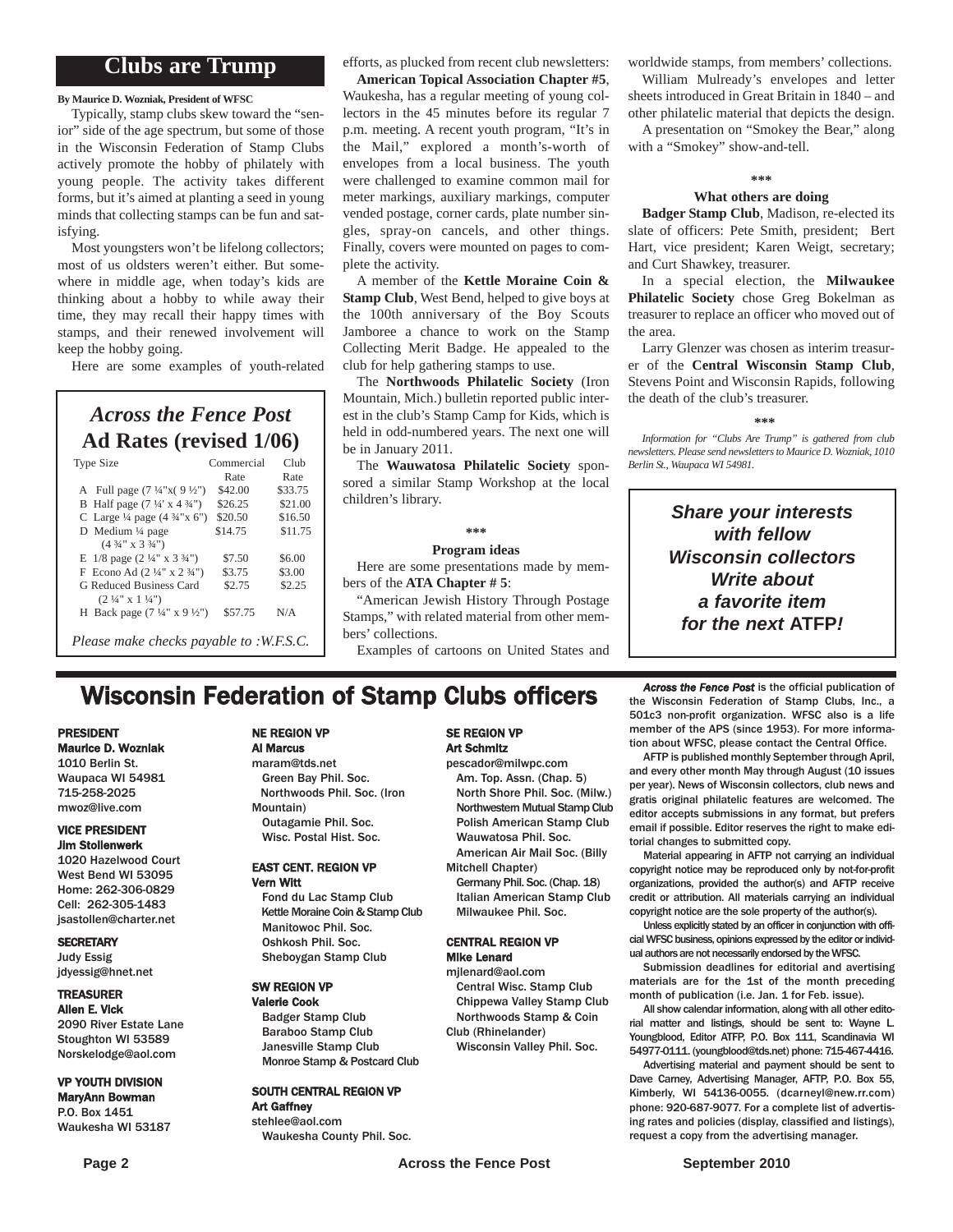# Postal Administration and the U.S. *Lundy group to meet at Milcopex*

Milcopex 2010 will be held Sept. 24-26. The Milwaukee, Wisc., show will be held at the Wyndham Milwaukee Airport and Convention Center. As an American Philatelic Society World Series of Philately show, Milcopex qualifies for the annual "Champions of Champions" competition at StampShow, held next year in Columbus, Ohio. The Grand Award winner from Milcopex will be eligible for the CofC competition.

Sponsored by the Milwaukee Philatelic Society, the annual convention and stamp exhibition is the largest in the state. The exhibition is located in the Baton Rouge Ballroom. Hours will be 10 a.m. to 5 p.m. Friday and Saturday, and 10 a.m. to 4 p.m. Sunday. The public is invited. Admission and parking are free.

The theme of this year's show is "Innovations in Philately." As part of carrying out the theme, Wayne Youngblood will present a four-hour seminar on the various printing methods used to produce United States stamps. Advance reservations and a \$35 class fee are required (see article below).

## *"Meet the Press"es Course at Milcopex 2010 A Few Spaces still available!*

Noted philatelist and Wisconsin collector, Wayne Youngblood, will present a four-hour seminar over two days as a part of the "Innovations in Philately" theme of Milcopex. The workshop will introduce participants to the four basic forms of printing that have been used to produce United States and most stamps



worldwide, including l i n e engraving, photogravure,

lithography and typography (now known as letterpress). Content of these classes will be similar (but condensed) to parts of those offered by Youngblood during the annual APS Summer Seminar on Philately and at other WSP shows. This course, however, is sponsored by Milcopex and is more affordable to many.

At Milcopex, the class will be held from 9 a.m. to 11 a.m. on both Friday, Sept. 24, and Saturday, Sept. 25. This will allow participants plenty of time to enjoy the show's bourse, exhibits and other educational offerings.

The fee for the class is \$50. Course materials will be distributed, and those completing the four-hour event will also receive several items, including a pair of the Stylized Eagle self-adhesive linerless test coil stamps (Scott TD123), which is currently valued in the Scott *Standard Specialized Catalogue of United States Stamps and Covers* at \$30. That item is shown above.

Reservations for the class, accompanied by the fee, should be mailed to MaryAnn Bowman, P.O. Box 11451, Waukesha, WI 53187.

Further information also is available at *www.MilwaukeePhilatelic.org*.

The Lundy Collectors Club is meeting at the show. Saturday at 1 p.m. an open meeting will be held to introduce Lundy philately to those who may be unfamiliar with this fun collecting area. This will be followed at 2 p.m. by a specialized meeting to discuss the numbering and printing in the selvage of World War II Lundy off-island issues.

Other groups meeting at the show are the Wisconsin Federation of Stamp Club's Judging Committee, Wisconsin

Postal History Society and the Chicagoland First Day Cover Society.

As is tradition, there will also be an American Association of Philatelic Exhibitors seminar and a Judge's Critique.

Dealers, exhibits, representatives from local clubs and societies as well as the United Nations

#### tional cooperation in the world. *President's corner, continued from Page 1*

The commission is charged with settling and preventing disputes over boundary waters by establishing and applying rules over their use.

The waters in question comprise resources for hydroelectricity as well as industrial, commercial, agricultural and urban development, and highly popular recreational destinations, such as the canoe



Postal Service will be in attendance. Youth and beginners will find an area ready and willing to answer their questions and help them get started in collecting.

Three different cachets – one for each day – will be offered. The cachets will each depict an innovation in philately representing the past, present and future, including the Pony Express, current mail delivery and computer mail. Each cover will be franked with a personalized postage stamp of Sir Rowland

Hill. Covers are \$2.50 each, or all three for \$6, and are available from John Fagan, W140 N7470 Lilly Road, Menomonee Falls WI 53051.

The traditional awards banquet will be held Saturday evening. Reservations are required.

For further information, visit the web site: *www.milwaukeephilatelic.org*.

tion to the cover I didn't make.

And without that I'm stuck with only one other souvenir, an addition to my other collection, a red T-shirt emblazoned with "Got Moose?" from Ely.

I'll try to do better in the future, and I encourage you to do it, too.



*This map shows the Boundary Waters, an area that encompasses not only the border with the contiguous 48 states, but waterways shared with Alaska as well. Such a map would have made an ideal souvenir cover cachet. Instead, the author has a "Got Moose?" shirt from his trip.*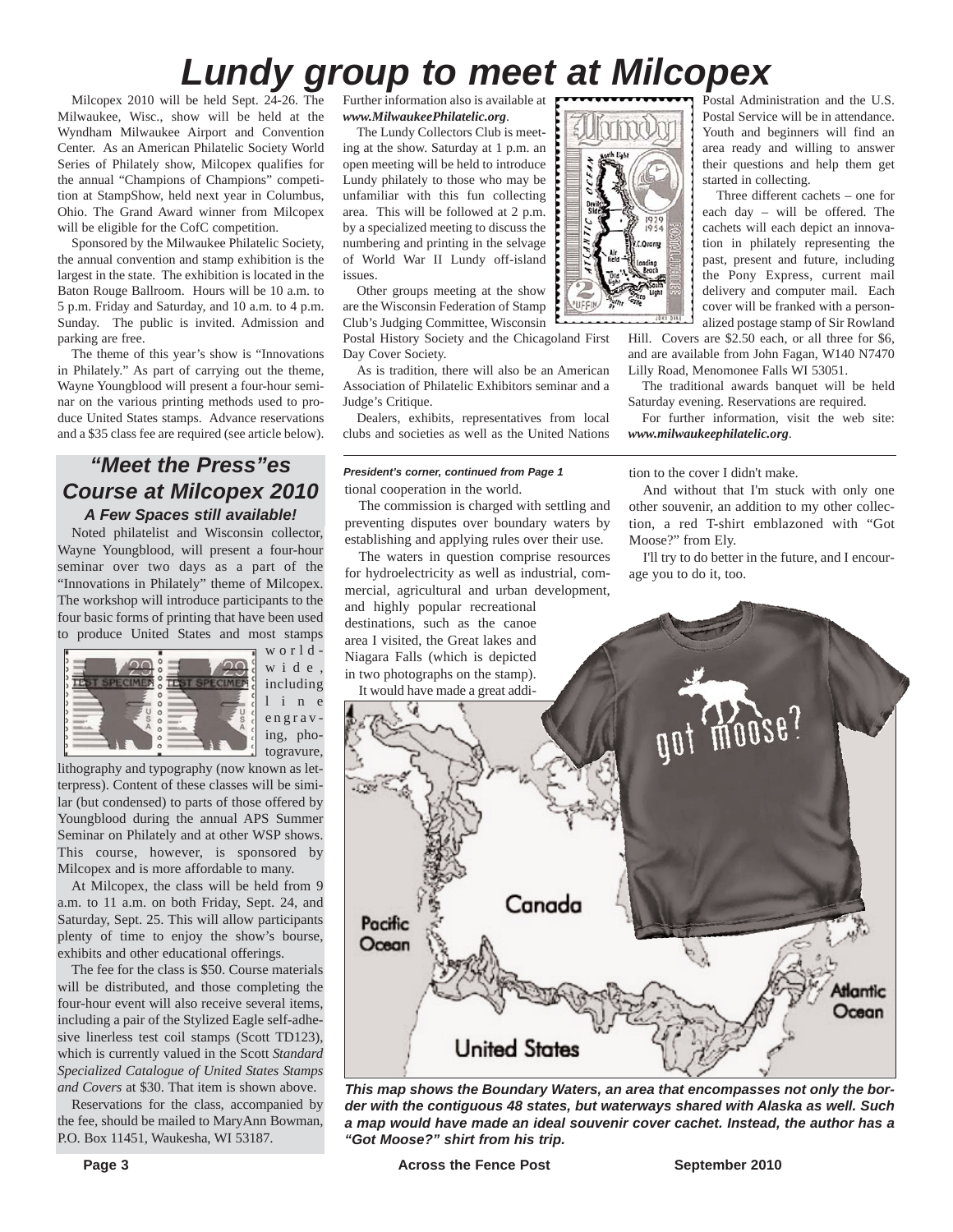# *WFSC Members honored by American Philatelic Society*

In his August *American Philatelist* column, American Philatelic Society Executive director Ken Martin celebrated the various award winners throughout the hobby, ranging from this year's Luff Awards to the Nicholas Carter Volunteer Recognition awards. Two of our Wisconsin Federation of Stamp Clubs members were honored for their contributions.

The announcement is as follows:

"In a salute to the backbone of organized philately, the Volunteer, the American Philatelic Society takes great pleasure in recognizing the hard-working individuals who have contributed their time, talents, and energies to benefit both the hobby of stamp collecting and the APS.

"According to *Dictionary.com*, 'a volunteer is a person who willingly offers himself or herself for a service of undertaking and without pay.' Our volunteers are the main ingredient in the recipe for a healthy future for the hobby.

"The Nicholas G. Carter Volunteer Recognition Awards were named to honor APS President Nick Carter (1936–2008) whose dedication to the hobby and enthusiasm for all its facets were legendary."

This year's awards were presented Aug. 14 at the General Membership Meeting at StampShow 2010, held in Richmond, Va. Each recipient will receive a pin, certificate of appreciation and many thanks for a job well done.

Those WFSC members honored (both for local promotion/service) include (as presented by APS):

#### **Dona Fagan**

"Although not a stamp collector, Dona belongs to the Milwaukee Philatelic Society. She faithfully arrives early to serve coffee and cookies at each meeting. She has been the primary force in organizing the MPS holiday parties for many years and always supplies the main foods for the meals. She and her husband John have opened their home to many MPS committee meetings over the years.

"Dona has worked at some of the MPS special outreach projects such as helping to staff the MPS tent at the circus grounds and selling cachets for the renowned Milwaukee Circus parade. She has served as both chair and co-chair of Milcopex. Additionally, she organizes the banquet and oversees the purchasing of the grand and reserve grand awards.

"She has served on the Greater Milwaukee Area Distinguished Appreciation Award Committee since at least the early 1990s. She and her husband John shared the honor in 1995."

#### **Rob Henak**

"While going to school in Madison in 1982, Rob started collecting stamps. He dabbled a little in both coins and stamps, but since the stamp club meetings were closer than the coin club meetings, he gradually became more serious about stamps than coins. He collects State Marijuana Tax Stamps, Iowa Postal History, Anti-drug Abuse First-Day Covers and Non-

# *Wiscopex 2011 to be held in Stevens Point Show once again returns to a two-day format*

The exciting news (in response to many collectors' wishes) is that Wiscopex 2011, our state's biggest annual philatelic show and convention of the Wisconsin Federation of Stamp Clubs, will once again return to a two-day format in 2011. The show will be held Saturday and Sunday, April 2-3 at the Holiday Inn, 1001 Amber Ave., Stevens Point WI 54482. Wiscopex has long been considered a philatelic Rite of Spring in Wisconsin, and it is felt strongly that returning to a two-day show will allow Wiscopex to grow, as well as attract more diverse array of dealers. This, of course, will result in more opportunities for collectors from all over the state.

Wiscopex 2011 is being organized and hosted by the Central Wisconsin Stamp Club of Stevens Point and Wisconsin Rapids. The club, which puts on the local Cenwispex show each year, will be celebrating its 40th anniversary next year – a theme of the show. Cenwispex 2010, by the way, will be held Nov. 6 at the Plover Village Hall, 2400 Post Rd., Plover, WI. Show hours will be 10 a.m. to 4 p.m.

Serving as show chairman for Wiscopex 2011 is CWSC founding member Laurence Glenzer. J.D. Manville of JADECO Stamps (Central Wisconsin's stamp store) is serving as bourse chairman.

Continuing the trend established the past several years, a focus of Wiscopex 2011 will be to encourage exhibiting at all levels. Organizations also are being solicited to hold regional meetings at the show.

The WFSC annual meeting will be an important part of the show, and each club in the state should appoint a delegate who will vote on matters that come up during the meeting. It is not too early to select your club's delegate!

During the annual meeting Federation officers and committee heads will each make brief reports on their activities, and those attending (including non-delegates) will have an opportunity to comment and make suggestions.

Another feature of the annual meeting is the announcement of the 2011 WFSC Philatelic Hall of Fame inductee. This is a very good time to start the nomination process for next year through your club (please see the related announcement on Page 1).

Wiscopex is your stamp show! The Stevens Point Holiday Inn and Convention Center is new, clean and easily accessible to all parts of the state. You won't want to miss this major philatelic event.

Details for attending, exhibiting and other Wiscopex 2011 activities will be presented in *Across the Fence Post* as they are finalized.

equine horses (a topical interest).

"He is working on, or has exhibited every one of these subjects with very good results. He has won every level of award from bronze to gold on a national level. He has won numerous special awards as well.

"Since school, Rob has been extremely active in the philatelic community in the Milwaukee area. In 2003 he was nominated for the Distinguished Philatelist of the Greater Milwaukee Area by the North Shore Philatelic Society (NSPS) of Milwaukee. He has been a member of that club for nearly 20 years, serving a number of positions including vice president of the club. He acts as auctioneer for the club for the numerous auctions that it conducts. He is the Bourse Chairman for Tri-pex, an annual Milwaukee stamp show hosted by three Milwaukee area clubs, including the NSPS. He allows the club to share his post office box and in numerous other ways is a major contributing force to the success of that club.

"Rob is also a member of the Milwaukee Philatelic Society (MPS) and is exhibits chairman for Milcopex, the annual exhibition of that club. A driving force in the Milcopex stamp show, Rob involved the whole family as volunteers and at one point his two daughters were also among the most active youth exhibitors in the United States — and there was no doubt that their exhibits were their own. Rob has worked his way up from volunteer to exhibits chair to co-show chair and provided a number of exhibits along the way. He exercises creativity to get more attention to the hobby, such as the development of a "Red Light" exhibiting district at a recent Milcopex show.

"He is a charter member of the American Topical Association Chapter 5 of Milwaukee and a member of the Wisconsin Postal History Society. He also belongs to the American Philatelic Society, the Iowa Postal History Society, the American Revenue Association, and the State Revenue Society. Rob is a Wisconsin Federation of Stamp Clubs certified judge and serves on the WFSC Judging Committee.

"He has established and keeps current a website (*milwaukeephilatelic.org*) that provides information to collectors about events, clubs, etc., in the Milwaukee area."

#### **How you can help**

Honoring those who give generously of their time and talents is a very important thing to do. APS relies on nominations from local and area stamp clubs and organizations to learn of the activities of those serving at all levels.

If you know of someone who deserves this recognition, please consider nominating him or her for the Carter Volunteer Awards. The deadline is in December. However, rather than waiting until the December deadline, please complete and submit a Carter Volunteer Award nomination now. The nomination form is available from the APS website (*www.stamps.org*), or you can call, write or e-mail the APS to request a hard copy.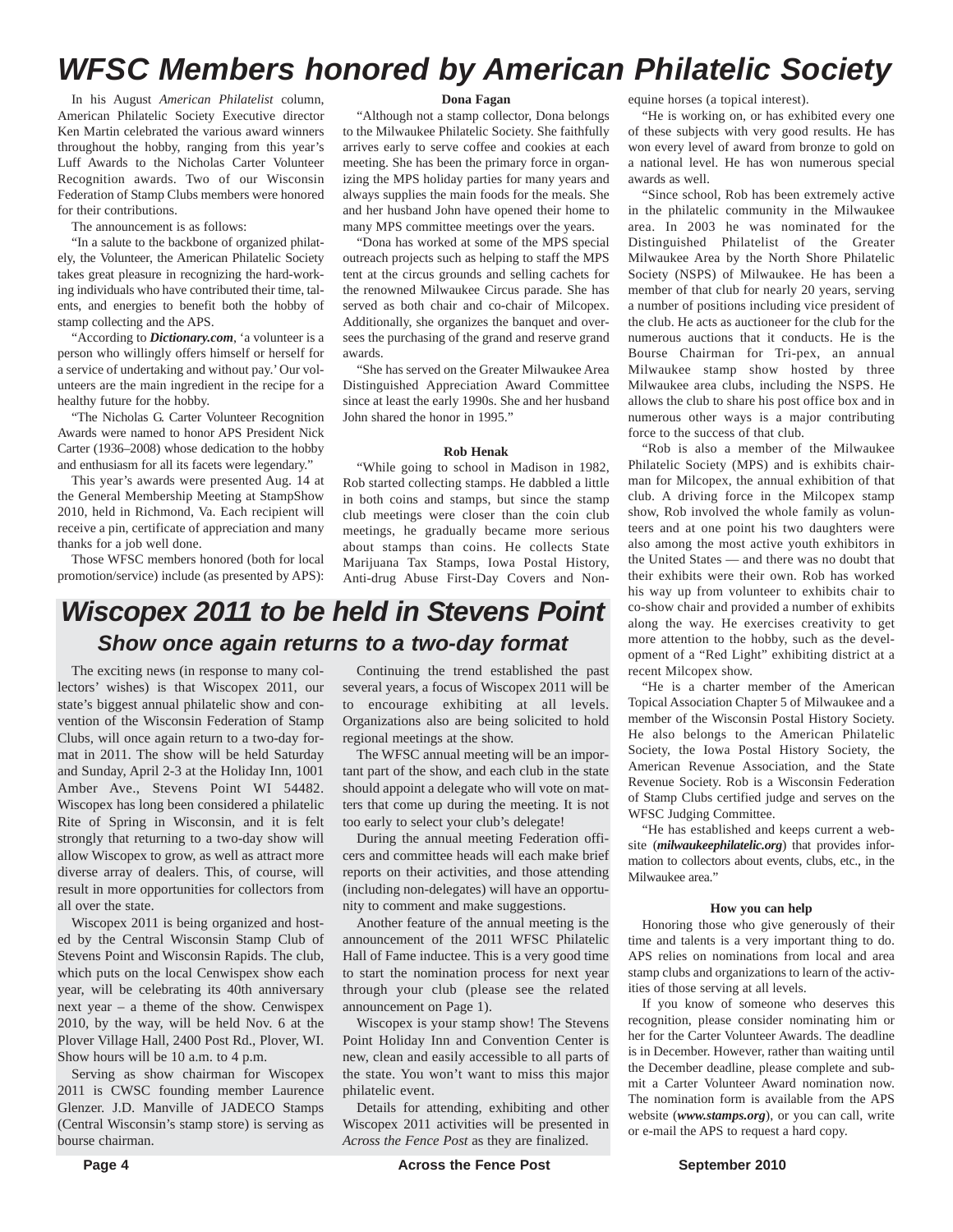

# Show Calendar and Registry

List your show, bourse, auction or other event here! *Calendar listings are free for one WFSC member-club event per year. Classified advertising rates apply for all non-members and other events appearing in this section.*

> **Other major non-WFSC shows near Wisconsin (right):**

We're all collectors... Please use stamps whenever possible on your mail!

# **2010 WFSC show schedule\***

\*Some dates and details may be subject to change, and there will likely be additional listings.

# **Sept. 24-26, 2010 Nov. 6, 2010 Nov. 19-21, 2010**

Milcopex '10 Milwaukee Philatelic Society Wyndham Milwaukee Airport & Conv.Center (formerly Four Points by Sheraton Milw. Airport) 4747 So. Howell Ave., Milwaukee, WI Contact: Robert Henak, NSPS, P.O. Box 170832, Milwaukee, WI 53217 - 414- 351-1519, *henak8010@sbcglobal.net*, www.MilwaukeePhilatelic.org

## **Oct. 9, 2010**

Monroe Stamp, Postcard & Coin Show Monroe Stamp and Postcard Club Moose Lodge, 639 3rd Ave., Monroe, WI, 9 a.m. to 2:30 p.m. Contact: Earl Button, 1214 Second St., Monroe, WI 53566 (608) 328-2827, *ebutton@tds.net*

# **Oct. 16, 2010**

WaUSApex '10 sin Valley Philatelic Society Wausau Labor Temple, Stewart and 3rd Aves., Wausau, WI, 10 a.m. to 4 p.m. Contact: WVPS, P.O. Box 71, Wausau, WI 54402-0071 *mjlenard@aol.com*

## **Oct. 23, 2010**

Sheboygan Stamp & Coin Show Sheboygan Stamp Club Municipal Building, 375 Buffalo St., Sheboygan Falls, WI Contact: Barbara Stohl, P.O. Box 907, Sheboygan, WI 53082, 920-458-4883

## **Oct. 23-24, 2010**

Tosapex '10 Wauwatosa Philatelic Society St. Aloysius Gonzaga Hall 1435 So. 92nd St., West Allis, WI, Sat. 10 a.m. to 5 p.m., Sun. 10 a.m. to 4 p.m. Contact: John Fagan - 262-251-0617, *faganfalls@aol.com*

|                    |  | <b>METROPOLITAN STAMP COMPANY</b><br>Of Chicago, Inc.                           |
|--------------------|--|---------------------------------------------------------------------------------|
| P.O. Box 657       |  | Park Ridge, IL 60068-0657                                                       |
|                    |  | <b>Collections Bought &amp; Sold</b><br>U.S. • Worldwide • U.S. & Foreign Ducks |
| <b>Ted Castro</b>  |  | <b>Paul Enderle</b>                                                             |
| (815) 439-0142     |  | (847) 698-3351                                                                  |
| FAX (815) 439-0143 |  | FAX (847) 698-3381                                                              |
| 02.10              |  | E-Mail: metrostamp@aol.com<br>www.metropolitanstamps.com                        |

Cenwispex '10 Central Wisconsin Stamp Club Plover Village Hall, 2400 Post Rd., Plover, WI, 10 a.m. to 4 p.m. Contact: J.D. Manville, P.O. Box 845, Stevens Point, WI 54481 (715) 498-1111

## **Nov. 20, 2010**

Oshkosh Stamp Bourse Oshkosh Philatelic Society Elk's Club, 175 Fernau St., Oshkosh, WI, 10 a.m. to 4 p.m. Contact: Al Marcus —920-725-0798, *allan.marym@hotmail.com*

# *U.S. "Face" lots!!*

**I'm cleaning out the stamp room again (still)!**

# *While they last:*

**\$25 (face), \$50 (95%), \$100 (90%), \$250 (85%), more, postpaid**

**Wayne Youngblood P.O. Box 111 Scandinavia WI 54977-0111**



Roger H. Oswald R.H.O. Postal History and Stamps

Buy, Sell, & Trade

Civil War Artifacts

Postcards & Stamps Paper Americana

2514 Sheridan Pl.

**youngblood@tds.net Always buying, selling and accepting consignments for Regency-Superior Auctions. 06.10**



Itasca, Ill. Chicagopex '10 Chicago Philatelic Society Westin Chicago Northwest Hotel 400 Park Blvd.

*Attend a show near you soon!*

*I collect the Wisconsin Statehood issue ...and I need your help Wanted:* FDCs, first-day ephemera, Victor USPOD Announcements, errors, color varieties, usages, event covers

or anything else that might enhance an exhibit. **John Pare 405 Perimeter St.**

**Mt. Horeb WI 53572** *pare16@mhtc.net* **04.11**



**Page 5 Across the Fence Post** September 2010